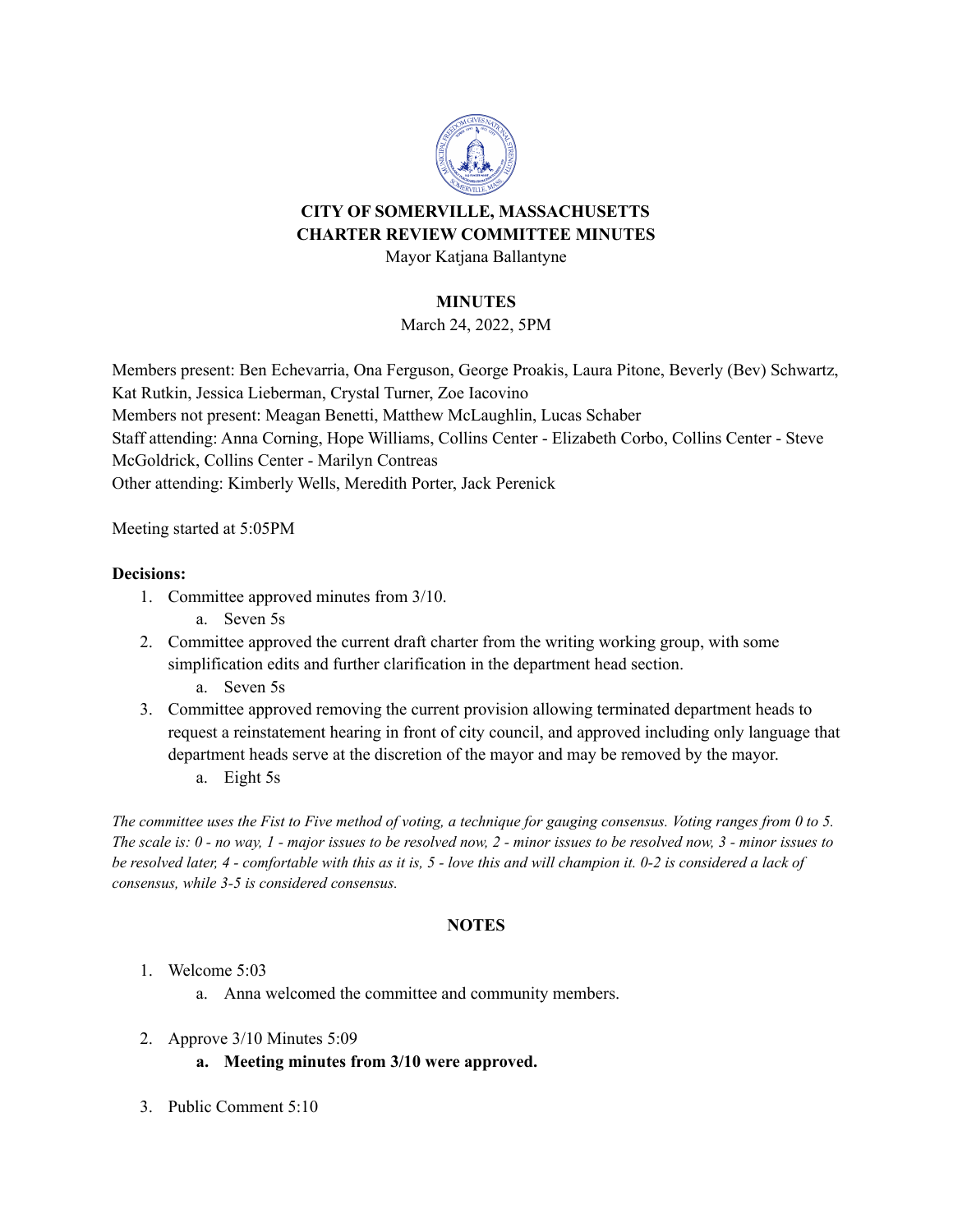- a. There were two public comments, one from Jack Perenick (flexibility in appointment terms) and one from Meredith Porter (multiple member bodies treating everyone with equal respect).
- 4. Writing Team Drafting Document 5:15
	- a. Anna opened the discussion about the drafted charter language written by the writing team. Many committee members thanked the writing team for their work. Bev commented that the department head language could be clearer.
		- **i. Committee approved of the current draft charter from the writing working group, with some simplification edits and further clarification in the department head section.**
- 5. Deliberation Topic 1: Revisiting Compensation of Elected Officials 5:20
	- a. Committee discussed the possibility of including a tying mechanism to the pay of elected officials, per the request of a committee member. Ben explained that this could look like having a set multiplier which would set the pay ceiling for elected officials based upon the lowest paid city staff member, citing this as an equity issue. The committee emphasized the importance that this should raise everyone up, and we want to make sure it does not bring anyone's pay down in reality. The committee also discussed the logistics of how this could be possible and the best path forward.
		- i. Straw poll: How should the committee move forward with this tying mechanism option?
			- 1. Directly in charter, all specifics decided by committee 0 votes
			- 2. Directly in charter, broad with specifics decided by study 4 votes
			- 3. Study committee 4 votes
	- b. Anna tabled the final vote to the next meeting, once there is some example language for the committee.
- 6. Deliberation Topic 2: Department Heads 5:55
	- a. Anna reviewed the decisions made by the committee on department heads, and brought up the reappointment process/term lengths and the removal process for department heads. Committee discussed the term lengths for these roles, specifically between 3 or 4 year terms versus no terms. The committee deliberated the core purpose of the reappointment.
		- i. Straw poll: Does the committee want to include term lengths for these roles in the charter?
			- 1. Yes to terms 5
			- 2. No to terms 2
			- 3. Abstain from vote 1
	- b. The committee continued the conversation around the core purpose of reappointment, especially considering the complicated relationship between City Council and department heads. Laura Pitone brought up the HR difficulty of having department heads being able to be essentially fired via City Council every 3 to 4 years when they are not regularly accountable to City Council. The committee discussed the uncertainty no matter what based on the mayoral election. Libby Corbo from the Collins Center brought up the